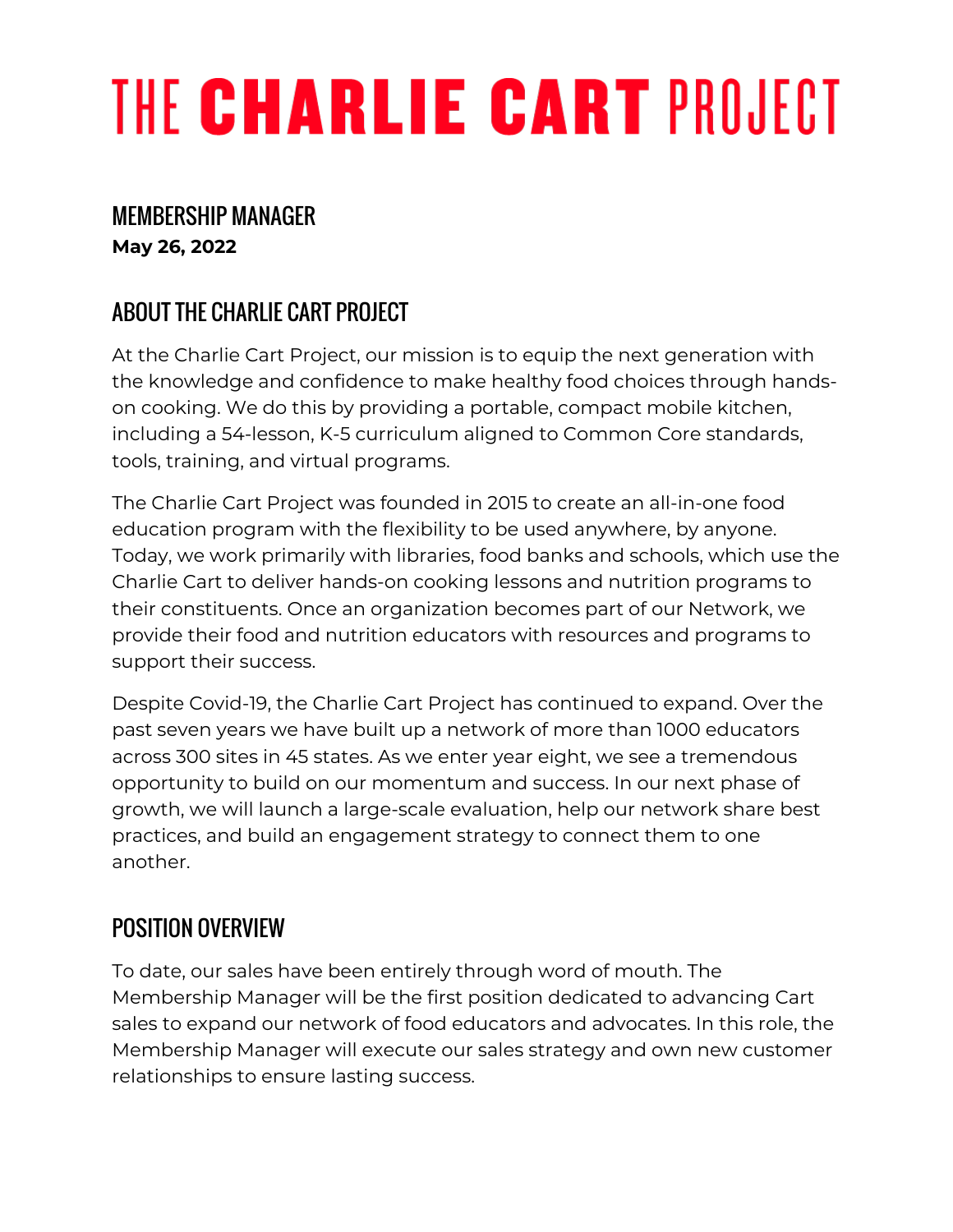Approximately 50% of the annual budget is raised through philanthropy and 50% is through the sale of our Charlie Cart mobile kitchen and curriculum. This role will be responsible for expanding that growth by 15% over the next several years. While this position has a heavy sales component, this work will build a national network of food educators supporting improved health outcomes for youth. We are seeking a team player who is committed to our mission and vision.

The Membership Manager is an entrepreneurial spirit who will take initiative for developing, implementing and expanding our national network of Charlie Cart sites. They will be responsible for our outreach and sales strategy, serving as the first point of contact for the Charlie Cart Project, and stewarding new sites from interest to purchase through to training and engagement. In addition, the Membership Manager will work with the Charlie Cart team to identify and develop strategic partners to advance our mission..

Sales enablement, including data management and communications, is vital to understanding how we are impacting our intended audience and how best to improve the work and grow the organization. The Membership Manager will accurately and consistently track all customer information and maintain ongoing communication with our full network, promoting programs, ensuring sites receive our training, and responding to any customer inquiries.

This is a full time, salaried position, reporting to the Executive Director, with significant room for growth. The Charlie Cart Project is based in Berkeley, CA. All staff are currently working remotely, with plans to return to regular inperson meetings in 2023. California/Bay Area candidates only, please. Specific responsibilities include, but are not limited to::

#### **Sales and Network Growth**

The Membership Manager will lead all sales activities for the organization, in line with the strategic goals of the organization.

- Develop and implement a sales strategy, work plan and budget
- Drive end-to-end sales execution: manage high-level relationships with organizations, such as: schools, libraries, food banks and city leaders to support network growth
- Develop network pipeline in line with CCP strategic goals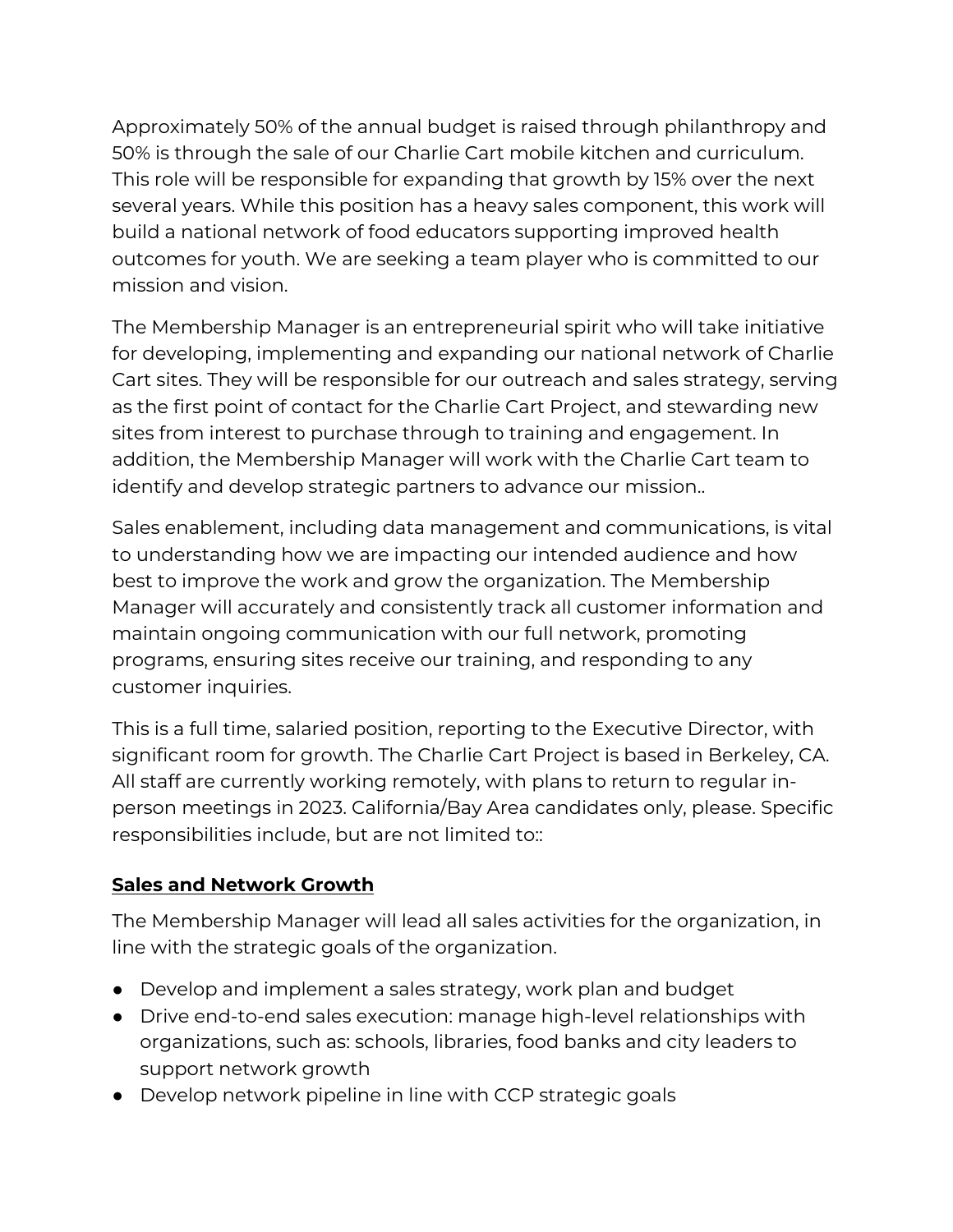- In partnership with CCP leadership, source, cultivate, negotiate and close sales in key markets;
- Field and respond to all sales-related inquiries
- Issue customer invoices and track AP for sales in concert with CCP financial processes and team

#### **Fulfillment**

- Communicate across teams to ensure timely shipment and delivery of products. Work with manufacturing lead to trigger and track shipment
- Communicate shipping information to members and follow up upon receipt of cart
- Manage member services for all fulfillment related processes and warranty requests

#### **Network Member Onboarding and Engagement**

- Own all aspects of member relationship from initial inquiry to onboarding; Field and respond to existing member inquiries, forwarding to program staff as appropriate
- Communicate onboarding schedule to new members and follow up to ensure participation
- Engagement: Organize and lead effective customer interactions, host information sessions, create sales/marketing materials, create effective sales presentations
- Manage customer relationship end-to-end, throughout entire sales process

#### **Data Management**

Working with the Executive Director, manage systems to track constituent engagement at all levels, including the following:

- Manage CRM and ensure it is updated at all times with new sites, inquiries and constituent details, including customer information, product serial numbers, shipping and delivery information
- Create and automate reporting that provides visibility to our network pipeline and member engagement
- Manage and track trends and growth in sales and engagement to increase efficiency and keep the team informed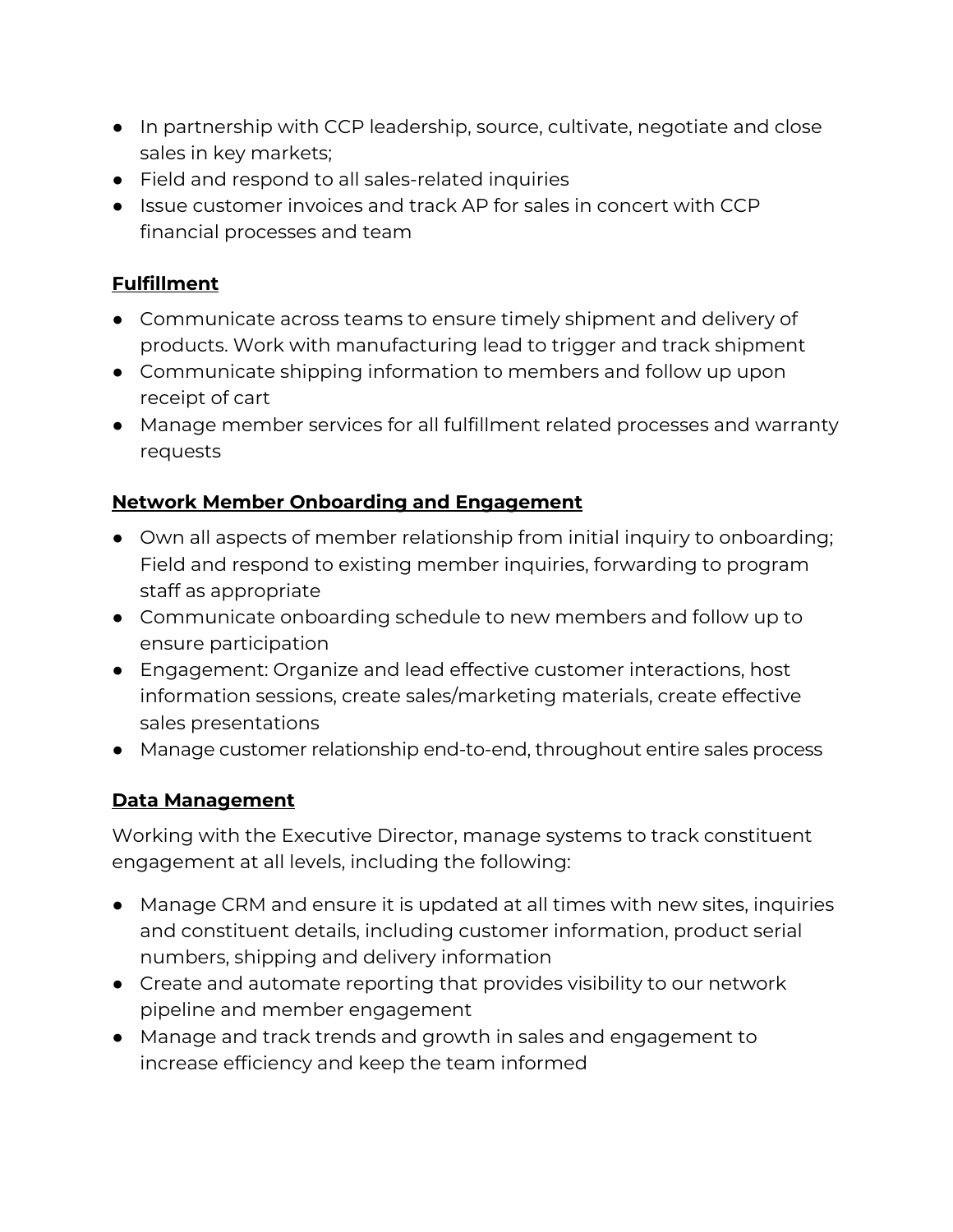- Maintain constituent records across customer CRM, mailchimp and program participant lists
- Configure, pull and analyze reports on an ongoing basis to inform sales process and as requested by program and fundraising staff

#### **Communications**

Internally, the Membership Manager will fill an important role on the CCP team.

- Regularly communicate sales updates to CCP staff to ensure inventory forecasts align with sales forecasts and commitments to our customers
- Participate in weekly staff and team meeting
- Regularly provide insights into sales trends and growth opportunities, via email and verbal reports to CCP team.

Externally, the Membership Manager is the face of the Charlie Cart Project to all potential network members and the first contact with interested parties.

- Calendar and distribute program announcements and reminders (drafted and triggered by Program team)
- Develop templated materials to support member onboarding and success
- Schedule and distribute all program follow up
- Calendar and distribute newsletter (drafted by Program team)

## **OUALIFICATIONS**

- Gregarious, friendly and accessible
- Self-starter, takes initiative, proactive problem-solver
- Full time sales, account management or sales enablement experience required
- Experience in non-profit required
- High proficiency managing data in a CRM system
- High proficiency/Advanced experience with Excel and Google Sheets
- Strong organizational skills and exceptional attention to detail with an eye for increasing efficiency and/or sustainability of existing processes and systems
- Proficient in Word, Google Suite and Mailchimp, and facility/willingness to adopt new software